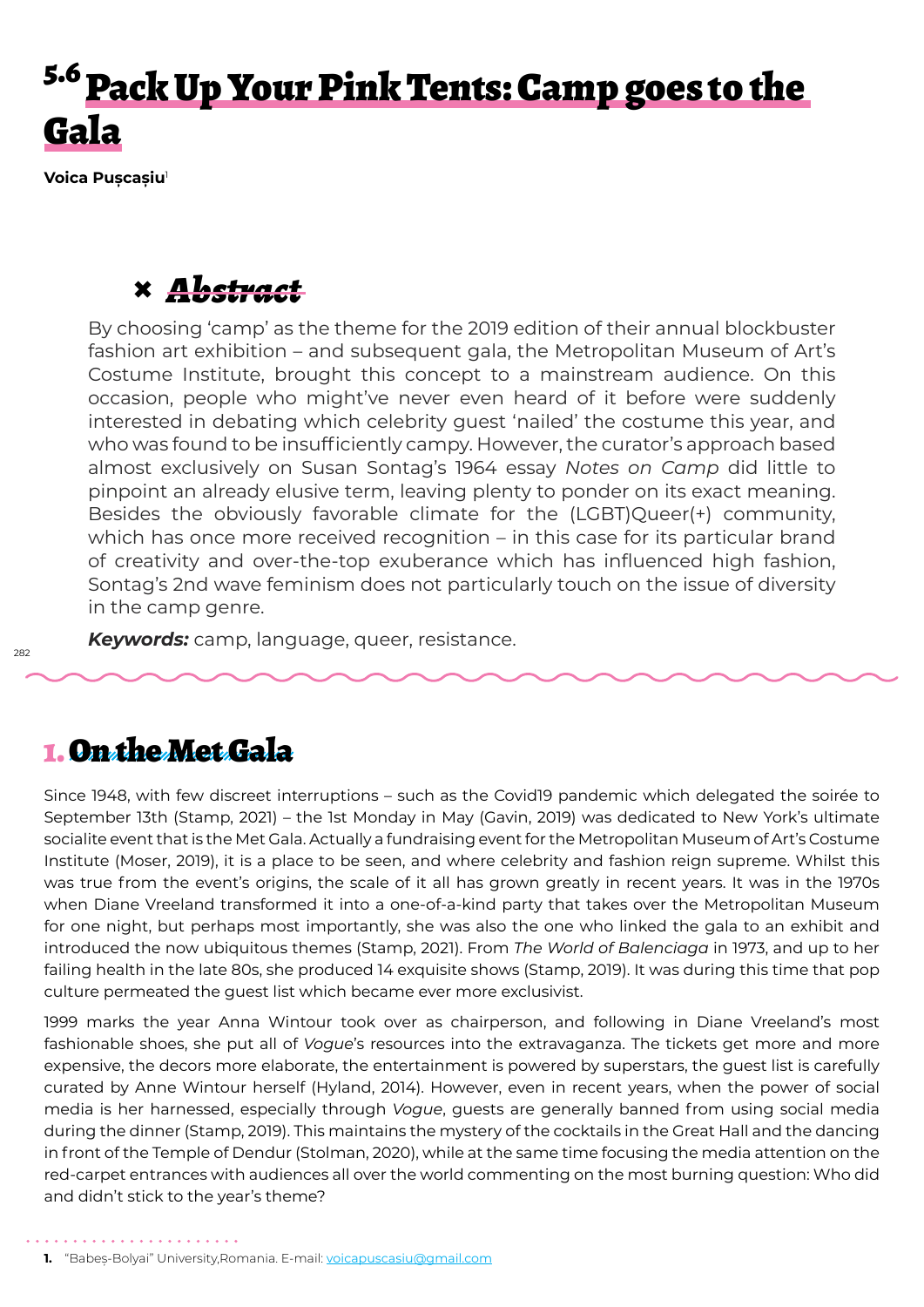Some themes (N/A, 2021) are tied to a certain designer and their influence on fashion trends, making them sort of obvious and easy to adhere too in terms of sartorial choices. Such examples are the exhibitions *The House of Chanel* in 2005; *Alexander McQueen: Savage Beauty* in 2011, an exhibit paying homage to the departed designer that has since been replayed into a blockbuster of a show in the artist's native London (N/A, 2015); *Schiaparelli and Prada: Impossible Conversations* in 2012; *Charles Jones: Beyond Fashion* in 2014; *Rei Kawakubo/Comme des Garçons: Art of the In-B*et*ween* in 2017.

Other themes leave quite a bit of room for interpretation and imagination, such as: *Superheroes: Fashion & Fantasy* in 2008; *The Model as Muse: Embodying Fashion* in 2009; *American Women: Fashioning a National Identity* in 2010 – followed a decade later by *In America: A Lexicon of Fashion* in 2021. *China: Through the Looking Glass* in 2015, which celebrated Asian influence on (Western) fashion drew 815,992 visitors, making it the 5th most popular show in the museum's history (Stamp, 2019), just below *Painters in Paris* in 2000 or those times the *Mona Lisa* and King Tutankhamun visited in 1963 and 1978-9, respectively. *Manus X Machina: Fashion in An Age of Technology* in 2016 also makes the top 10; while *Heavenly Bodies: Fashion and the Catholic Imagination* in 2018 takes the first place with 1,659,647 visitors (Solomon, 2020). This level of popularity can hardly be blamed on good PR alone, rather the relevance of the themes has something to do with it. More often than not, like fashion itself, they manage to highlight an issue we unconsciously knew existed, but perhaps didn't quite consider (CR Staff, 2019).

A good number of themes tend to focus on 'peripheries', which are especially relevant in shaping fashion since this medium, unlike other art forms is more prone to a bottom-up influence – from street-style to *haute couture*, rather than vice versa. In this category we have *Anglomania: Tradition & Transgression in British Fashion in 2006*; *Punk: Chaos to Couture* in 2013; but none other has touched upon this more than 2019's theme *Camp: Notes on Fashion*. While Anne Wintour says she leaves the show's curators an open-ended invitation in regard to the theme she also wants it to be quite clear in people's minds, making 2019's show quite the exception, as even she admits it "created a bit of a confusion" (Laneri, 2019: n/p). Confusion aside, this paper wants to focus not as much on the slippery, seemingly elusive of camp – although this too needs to be considered – but rather on the narrow and cushiony interpretation it was given. This reflects poorly on the show's overall approach as we would argue that lukewarm inclusiveness could be more damaging in potential than flat-out ignorance. But more on this later.

283

### 2. On Camp

In order to establish who best hit the mark on the theme (Osifo, 2019) on the *pink* carpet, one must first complete the apparently daunting task of defining camp (Waxman, 2019). We will also attempt to do so here by offering a wide range of interpretations from the more technical definitions to the more empirical ones, while of the same time trying to underline oversights in the way this notion made the transition from subculture to mainstream.

The Oxford English dictionary defines camp as: "ostentatious exaggerated, affected, theatrical, effeminate or homosexual; pertaining to, or characteristic of homosexuals. As a noun – camp behaviour or mannerisms." (King-Slutzky, 2010), while Merriam-Webster sees it as: "something so outrageously artificial, affected, inappropriate, or out-of-date as to be considered amusing; a style or a mode of personal and creative expression that is absurdly exaggerated and often fuses elements of high & popular culture" (Lang, 2019, n/p) and "exaggeratedly effeminate" (Brohman, 2018). Older publication though seems to believe is a form of Australian slang meaning "a low saloon" (N/A, 1964) which proves how elusive both the etymology and the use of the term actually are.

A consensus seems to be that the word's origins stem from late 17th century French (King-Slutzky, 2010), namely Moliere's 1671 play *The Impostures of Scapin* (Yotka, 2019), but has a long history of usage in upperclass English (Ross, 1998: 61). Word-of-mouth also suggest it has a more bizarre source from the acronym K.A.M.P. meaning Known As Male Prostitute (Thompson). Also in agreement is the fact that camp tends to focus on the outward appearance (Babuscio, 1993, p. 24), or more bluntly put: "style is everything" (note 40 in Sontag, 2001), which incidentally makes it a perfect theme for a fashion-forward fête. More so, camp is seen as thriving on incongruities (note 8 in Sontag, 2001; Castañeda, 2019, p. 31), which makes it sort of postmodern *avant la l*et*re*, and just interesting and intellectually challenging enough for a grand museum exhibit.

Another consensus is seen in the meaning behind the term referring to the *contraposto* as a "quintessential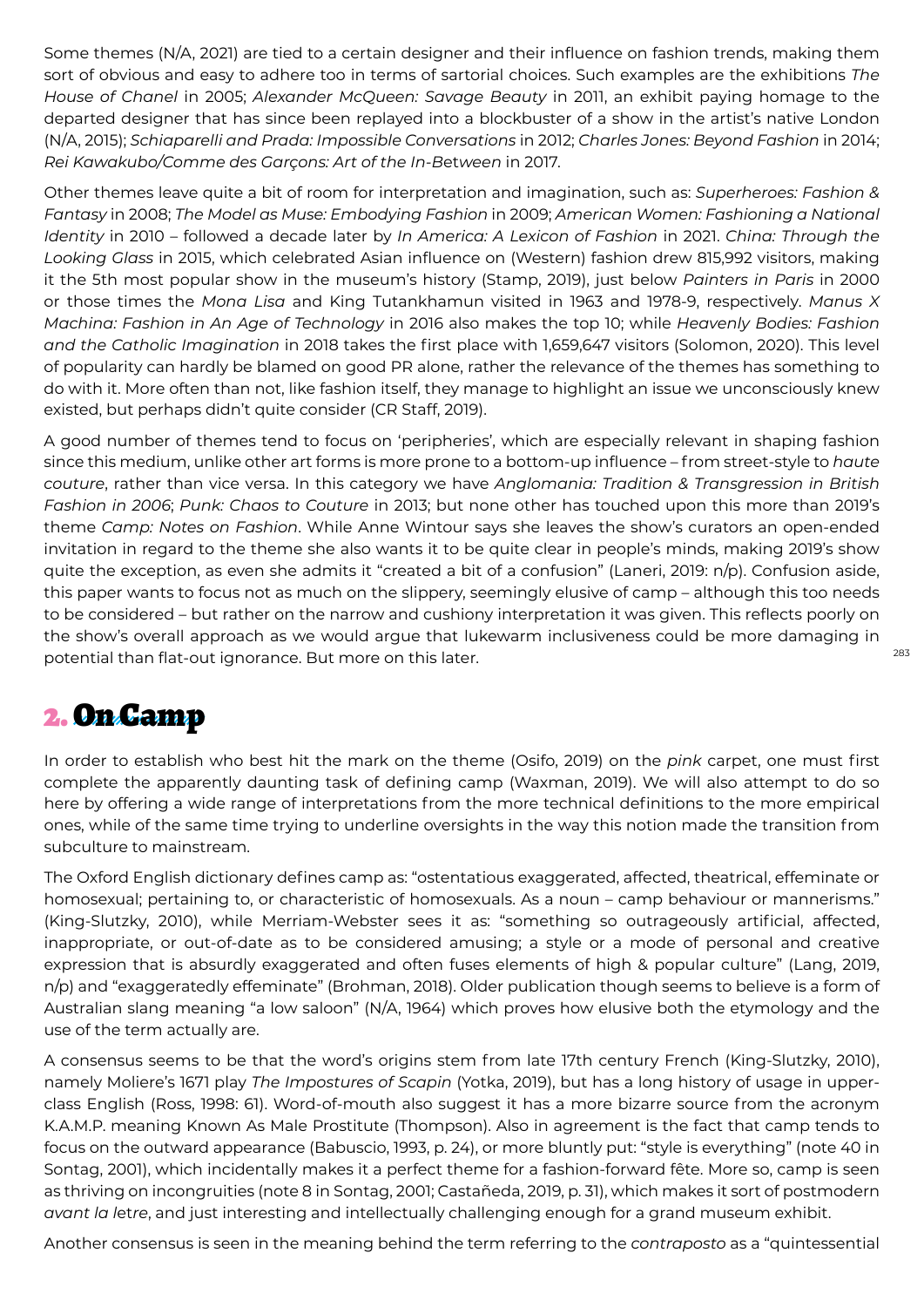camp pose" (Yotka, 2019), and "to camp about" as a seductive and rather ostentatious action (Garvin, 2019), or rather as "a mode of seduction with flamboyand mannerisms" (note 17 in Sontag, 2001). While being seen as "fun and empowering" (Laneri, 2019), fond of artifice and exaggeration (note 8 in Sontag, 2001; Bergman, 1993, p. 5) it is also connected in most definitions with homosexuality and queer culture (note 51, 53 in Sontag, 2001; Bergman, 1993: 5; Lang, 2019), even coming to be defined as a code word for gay (Yotka, 2019), and while the two notions are not synonymous it is usually understood that one cannot have 'camp' without 'queer' (Smith, 2019).

This brings us to the core issue of this paper because seemingly all histories on the usage of the word seems to stop here and while Christopher Isherwood's 1954 *The World in the Evening* is undoubtedly seen as the words commitment to modern usage (Sontag, 2001) his interpretation on it as does not occupy centerstage. He sees camp as "a queer-empathetic medium rooted in shared histories of hurt, secrecy, and social marginalization" (Castañeda, 2019, p. 31), the show and its notes rather rely on the work of Susan Sontag which offers up a rather different approach on what she views as an aesthetic, a taste, a sensibility, a way of looking at things (Sontag, 2001). Her essay and examples are notoriously all over the place and camp as a form of self-defense (Shugart & Waggoner, 2008, p. 23) is, unfortunately, cast to the side or spoken about in hushed voices and quick sentences (Van Godtsenhoven, 2019). And even when so-called low-brow yet iconic examples of camp are named, there are no correspondences in the show itself, one reads about the effect Josephine Baker's flap-era sequins have on her black skin (Van Godtsenhoven, 2019), and yet the mannequin is white… they all are.

The Polari language for instance manages to go utterly unmentioned even though within its 'camp' literally means 'homosexual', just like 'drag' literally means 'clothing', or 'a special outfit' (Richardson, 2005). The use of Polari is strongly connected to the United Kingdom where it permeated popular culture, but as it turns own a misfit's language that combines terms from Romani, Italian, Yiddish, Cockney, rhyming slang, back-slang, and Cant – an 18th century language of the travelling performers, carnival workers, and seamen – just doesn't cut it the gilded halls of the Metropolitan Museum. Not when compared to Sontag's austere intellectual exercise at least. Even though the language fell out of use following decriminalization of homosexuality there is a strong history of resilience behind it.

Omitting the usage of Polari from the discourse is just as damaging as leaving out the origins of the pink triangle as a symbol of the gay community and the literal reversal it had to go through to imply survival since it was reclaimed from a mark of discrimination and genocide (Finkelstein, 2017) since it identified gays and lesbians in the Nazi concentration camps. One cannot help but wonder if the idiom 'row of pink tents' meaning "someone who appears to be incredibly, stereotypically gay" in British slang (Cracky, 2003, n/p) doesn't reference the famous *Silence = Death* graphics poster used during rallies and protests. The poster design was created in late 1986, while the idiom "camp as a row of tents" by far outdates it especially in Australian publications (Tréguer, 2020), however, there is no indication of when the color pink was attributed to said row of tents as both idioms are in use, so the association might as well be true.

55 years later, the essay that made Susan Sontag famous (Moser, 2019) features heavily in the show. But at what cost? Is there such a thing as misstep, or could it be the case of discrimination that poses as inclusion just in order to check a box? We can argue that choosing to focus on it while barely mentioning minorities' views (N/A, 2019) leads to a gap in the understanding of the meaning behind the term and its usage. It is the case with many subcultures that even when they do eventually surface only a small fraction of them is visible; this superficial and frankly quite elitist view, that showcases Oscar Wilde but forgets to mention the Polari language, with infinitely more complex implications, suggests that the intention might have been to build up the prestige of the phenomenon through a scholarly approach. But camp is ironic and so is the fact that taking things too seriously is the un-campiest thing they could have done.

## 3. On Implications

284

One of the most problematic aspects of using Susan Sontag's essay as a jumping board for the exhibit's theme is the 2nd note in her essay about camp being "depoliticized, or at least apolitical" (note 2 in Sontag, 2001). Even though she herself recanted this opinion later on (Frank, 1993, p. 179), the very idea of it should seem outrageous for the opening on an essay on camp, and one dedicated to Oscar Wilde at that! If his dandyism was not political, then one might as well attribute his going to jail to foolishness. This premises could both hurt his memory and demonstrate a lack of understanding of camp. The fact that she went back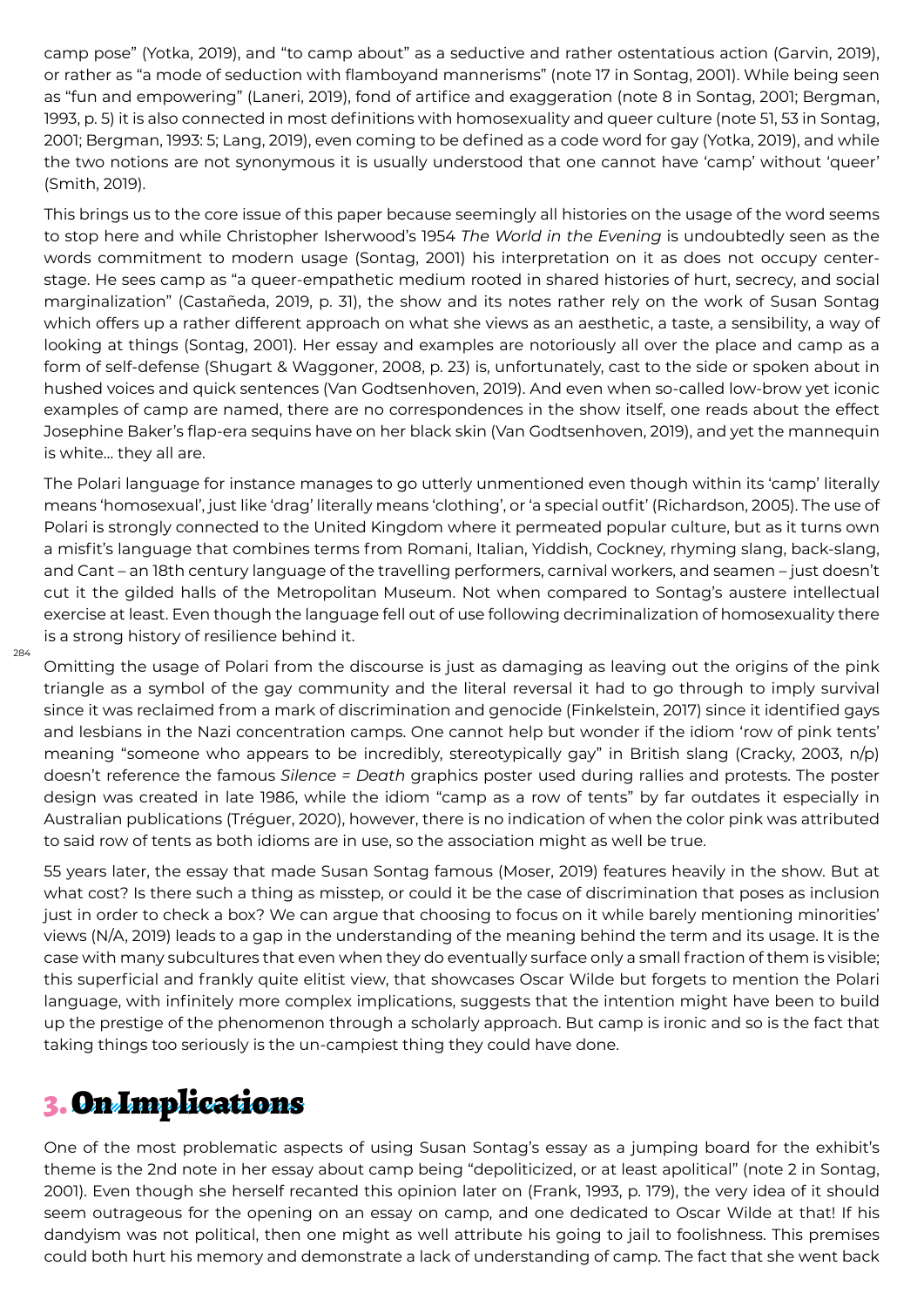on this note in 1975, post-Stonewall riots, is blatant, but even during the original essay she seems to contradict herself in note 52 that admits that "camp for homosexuals has something propagandistic about it (…) they are legitimized in society by promoting their aesthetic sense" (note 52 in Sontag, 2001). But she still seems to miss the mark since before legitimizing the homosexuals, which is indeed still debatable, being or acting camp could be a dangerous tell.

Sontag's shallowness or even disinterest on the matter of camp was noted by scholars several times with her work being called "unproductive" (Bergman, 1993, p. 8), "purist" (Ross, 1993, p. 63), "superficial" (Frank, 1993, p. 160), and "Camp Light" (King-Slutzky, 2010). Essentially her work has for decades been criticized for its narrow approach, with voices going so far as to say she "edits the gay out of camp" (Cleto, 1999, p. 21). So why then, has the Met decided to – quite literary – go with her voice (N/A, 2019) over so many others whose work in this field sees far beyond her essay (Bergman, 1993, p. 9), the title of the show itself is clearly based on her essay (Moser, 2019), as well as much of the presentation. There is perhaps no easy answer to this question. Maybe it was her notoriety above the others, but worse, maybe the answer lies in the fact that her 2nd wave feminism provided *just enough* inclusivity to be deemed acceptable.

This is not to say that there wasn't an underlining gay discourse throughout the show, as even Sontag's essay is not entirely free of it (see notes 51, 52 in Sontag, 2001). There is no way of escaping it when touching camp (Babuscio, 1993, p. 20; Dyer, 1999, p. 110; Smith, 2019). There isn't a single mention (Van Godtsenhoven, 2019), however, of its backstreet origins, on the hypothesis of its raunchy etymology, and no nod towards the Polari language. And with precious few exceptions (Smith, 2019), none of the other scholars dedicated to camp seem to be too eager to showcase them either. One media voice that stands out is that of Jame Jackson, who in an essay that lacks bitterness directly says camp featured in brown and gay communities before it was trendy going on to mention Polari (Jackson, 2019).

carry an honest conversation? But asides from this being one big missed opportunity, it is also something  $\;\;_{\rm 285}$ This proves that the omission almost certainly goes beyond the differences between American and British culture and the show's overall focus on high western art signals it might be guilty of offering a simplified and dare-we-say sanitized version on the theme. Sure, there are puns about 'bums' (Yotka, 2019), but does that truly suffice? How about instead of puerile views and snobbish definitions the Met's curators chose to more worrying than that. It signals that gay America is artsy, liberal, fun… and white, rich beyond measure it leaves behind the raw, DIY, flashy… and brown looks and roots. There seems to be a consensus that camp is "infused with the possibilities for resistance as long as the viewer chooses to construct it that way" (Shugart & Waggoner, 2008, p. 44), but even this aspect seems to be glossed over in the exhibit in an at-best goeswithout-saying manner.

Instead of providing a U.S.-centric view on the matter the show could've gone much deeper, especially because Polari is not the only queer coded language out there. Brazil has pajubá (or bajubá), an LGBT resistance language that fuses Portuguese and African dialects, particularly Nagô and Yoruba (Reif, 2019); as well as Swardspeak in the Philippines which combines English and Tagalong (Morton, 2016). Much like black-speak (Jackson, 2019) what all these languages have in common is that they trickle down into regular vocabulary, especially through younger people, who use them while at the same time missing a crucial part of their history (Jackson, 2019). And when *RuPaul's Drag Race* audiences are through the roof, one cannot help but think that they could do with a bit of educating on the matter – *Yaaasss kween*, I'm looking at you.

Sure, one could argue that we, as a society, have soared beyond the need for these coded languages that are deemed unnecessary since we are all just so accepting, and yet appropriation of form regardless of history and content should still not happen in a 'woke' culture. Along with the increased visibility of the LGBTQQIA+ community there appeared to be a renewed interest in the culture and even half-forgotten language (Richardson, 2005), Polari even featuring in the lyrics of a song on David Bowie's last album (O'Leary, 2017), proving once more that he is nothing if not a camp icon. The Met Gala theme itself pushes camp towards the mainstream in this "temple of establishment" (Moser, 2019), but one cannot help noticing how fickle the interest of it truly is. In this sense, we can argue that the one guest who truly stuck to the subtlety of the theme and even commented on it's evident (if you knew where to look) drawbacks was Lena Waithe. The screenwriter, producer, and actress jumped at the opportunity to draw on her personal belonging to two different minorities as a gay person of color and wore a tailored Pyer Moss suit with the words "Black Drag Queens Invented Camp" sprawled on the back and with highly-detailed buttons shaped like key figures in black history (Garvin, 2019) – talk about being apolitical.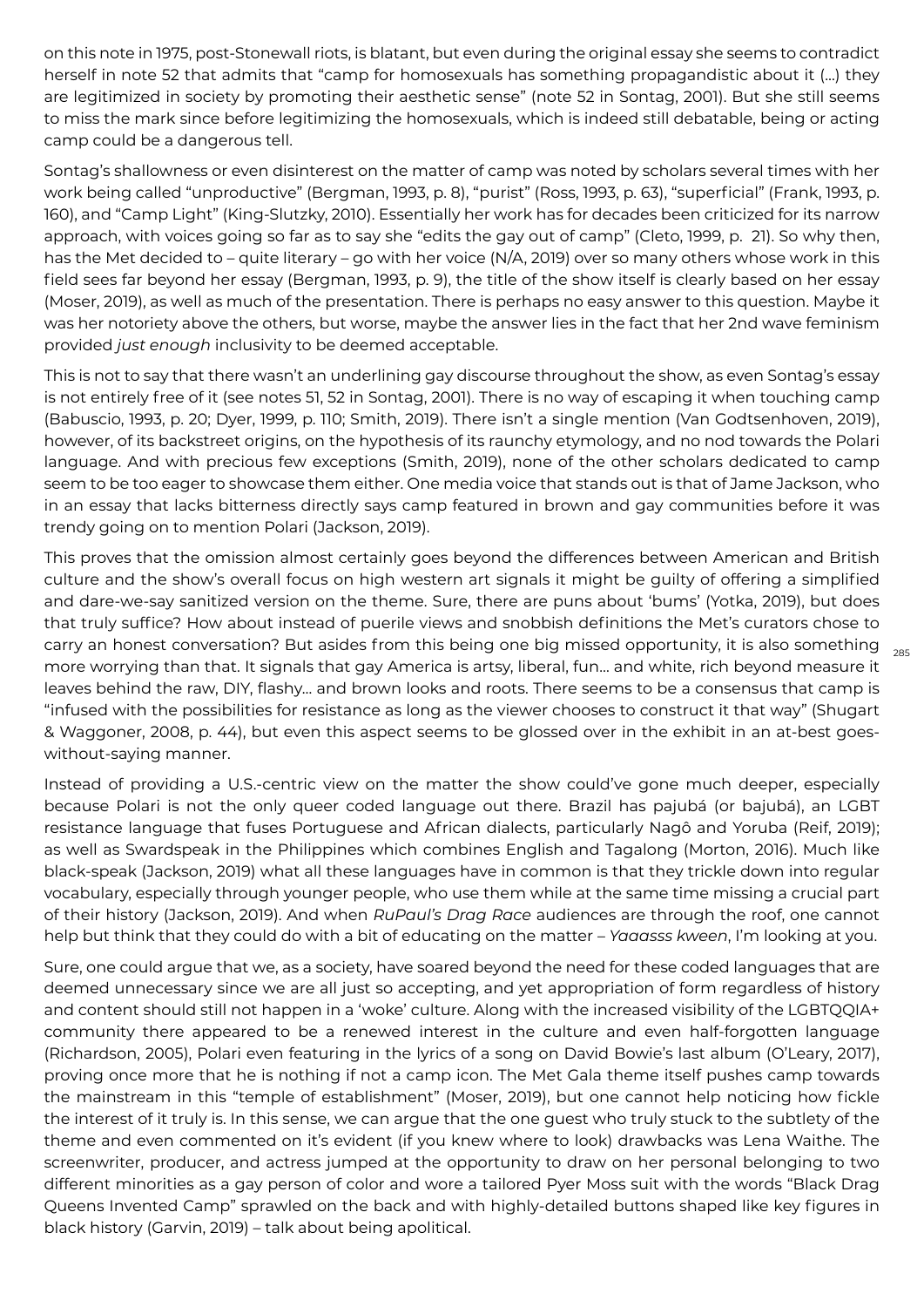Inclusion is an infinitely tricky subject, let us take the TV show *Modern Family* for example, which has been in turn lauded for its history-making approach to gay marriage (Rose, 2013) as well as deeply criticized for its stereotypical – and yes, camp – portrayal of gay characters (Romio, 2017). We choose to highlight it here because in one of the show's more serious moments it profoundly showcases what is perhaps the essence of camp in regards of performing gender: "when men impersonate women, consciously assuming the feminine in exaggerated form, they enact as a parody of femininity that reveals its constructed nature and offers critical distance necessary for resistance" (Shugart & Waggoner, 2008: 16). In other words, campiness can function as an exaggerated mask that eventually becomes a shield: one cannot be the butt of the joke if one is in on it. "You are not making fun *of* it, you are making fun *out* of it" (Isherwood in Castañeda, 2019, p. 38).

#### **References**

286

» Babuscio, J. (1993). Camp and the Gay Sensibility. In D. Bergman (Ed.). *Camp Grounds: Style and Homosexuality* (pp. 19-38). Amherst: University of Massachusets Press.

» Bergman, D. (Ed.). (1993). *Camp Grounds: Style and Homosexuality*. Amherst: University of Massachusets Press.

» Brohman, A. (2018, October 9). Lady Gaga Will Be Hosting Next Year's Gucci-Backed Met Gala. *CR Fashion Book*. Retrieved from: https:// www.crfashionbook.com/fashion/a23695771/met-gala-2019-theme-gucci-lady-gaga/.

» Castañeda, T. (2019). Christopher Isherwood's 'Camp'. *Theory and Practice in English Studies*, *8*(2), 31-42.

» Cleto, F. (1999). Introduction: Queering the Camp. In F. Cleo (Ed.). *Camp: Queer Aesth*et*ics and the Performing Subject* (pp. 1-42). Ann Arbor: University of Michigan Press.

» CR Staff (2019, December 13). An Exploration of Camp: Next Year's Met Gala Theme Explained. *CR Fashion Book*. Retrieved from: https:// www.crfashionbook.com/fashion/a23801423/met-gala-2019-camp-definition-explained/.

» Cracky (2003). Camp as a row of pink tents. In *Urban Dictionary*. Retrieved from: https://www.urbandictionary.com/define. php?term=camp%20as%20a%20row%20of%20pink%20tents.

» Dyer, R. (1999). It's Being So Camp As Keeps Us Going. In F. Cleto (Ed.). *Camp: Queer Aesth*et*ics and the Performing Subject.* (pp. 110- 106). Ann Arbor: University of Michigan Press.

» Finkelstein, A. (2017, December 1). SILENCE = DEATH: How an Iconic Protest Poster Came Into Being. *Literary Hub*. Retrieved from: https://lithub.com/silence-death-how-an-iconic-protest-poster-came-into-being/.

» Frank, M. (1993). The Critic as Performance Artist: Susan Sontag's Writing and Gay Cultures. In D. Bergman (Ed.). *Camp Grounds: Style and Homosexuality* (pp. 173-184). Amherst: University of Massachusets Press.

» Garvin, K. MS. (2019, May 19). Notes on 'Notes on Camp'. *The Clyde Fitch Report*. Retrieved from: https://www.clydefitchreport. com/2019/05/camp-notes-fashion-met/.

» Hyland, V. (2014). Anna Wintour 'Wants More Exclusivity' at the Met Ball. *The Cut*. Retrieved from: https://www.thecut.com/2014/04/ wintour-wants-more-exclusivity-at-met-ball.html.

» Jackson, J. (2019, May 6). Camp Belonged To Black And Gay Communities Before It Was Met Gala Popular. *BuzzFeed*. Retrieved from: https://www.buzzfeed.com/jamedjackson/heres-the-explainer-of-camp-met-gala.

» King-Slutzky, J. (2010). Camp. *The Chicago School of Media Theory*. Retrieved from: https://lucian.uchicago.edu/blogs/mediatheory/ keywords/camp/.

» Laneri, R. (2019, May 5). Met Gala 2019's 'Camp: Notes on Fashion' Theme Explained. *New York Post*. Retrieved from: https://nypost. com/2019/05/05/met-gala-2019s-camp-notes-on-fashion-theme-explained/.

» Lang, C. (2019, May 2). What Does Camp Mean Exactly? A Comprehensive Guide to the 2019 Met Gala Theme. *Time*. Retrieved from: https://time.com/5581241/met-gala-2019-camp-theme-explained-photos/.

» N/A (2019). Exhibition Galleries. [Website]. *The M*et. Retrieved from: https://www.metmuseum.org/exhibitions/listings/2019/camp-noteson-fashion/exhibition-galleries.

» N/A (1964, December 11). Camp. *Time*, *84*(25), 83.

» N/A (2015, August 3). Alexander McQueen: Savage Beauty is Most Popular Show in V&A's History. *The Guardian*. Retrieved from: https:// www.theguardian.com/fashion/2015/aug/03/alexander-mcqueen-show-savage-beauty-most-popular-victoria-and-albert-history.

» N/A (2021, August 20). Met Gala Themes Over the Years: A Look Back at Many First Mondays in May. *Vogue*. Retrieved from: https://www. vogue.com/article/met-gala-themes.

» Morton. E. (2016, March 25). The Forgotten Secret Language of Gay Men. *Atlas Obscura*. Retrieved from: https://www.atlasobscura.com/ articles/the-forgotten-secret-language-of-gay-men.

» Moser, B. (2019, May 5). Why Susan Sontag Would Have Hated a Camp-Themed Met Gala. *Town and Country*. Retrieved from: https:// www.townandcountrymag.com/style/fashion-trends/a27229798/susan-sontag-met-gala-camp-theme/.

» O'Leary, C. (2017, September 27). Girl Loves Me. *Pushing Ahead of the Dame*. Retrieved from: https://bowiesongs.wordpress. com/2017/09/27/girl-loves-me/.

» Osifo, E. (2019, May 7). 34 Met Gala Attendees Who Clearly Understood What "Camp" Means. *BuzzFeed*. Retrieved from: https://www. buzzfeed.com/ehisosifo1/best-camp-outfits-2019-met-gala.

» Reif, L. (2019, February 11). Far Beyond the Seal. *Revista Trip*. Retrieved from: https://revistatrip.uol.com.br/trip/conheca-as-raizeshistoricas-e-de-resistencia-do-pajuba-o-dialeto-lgbt.